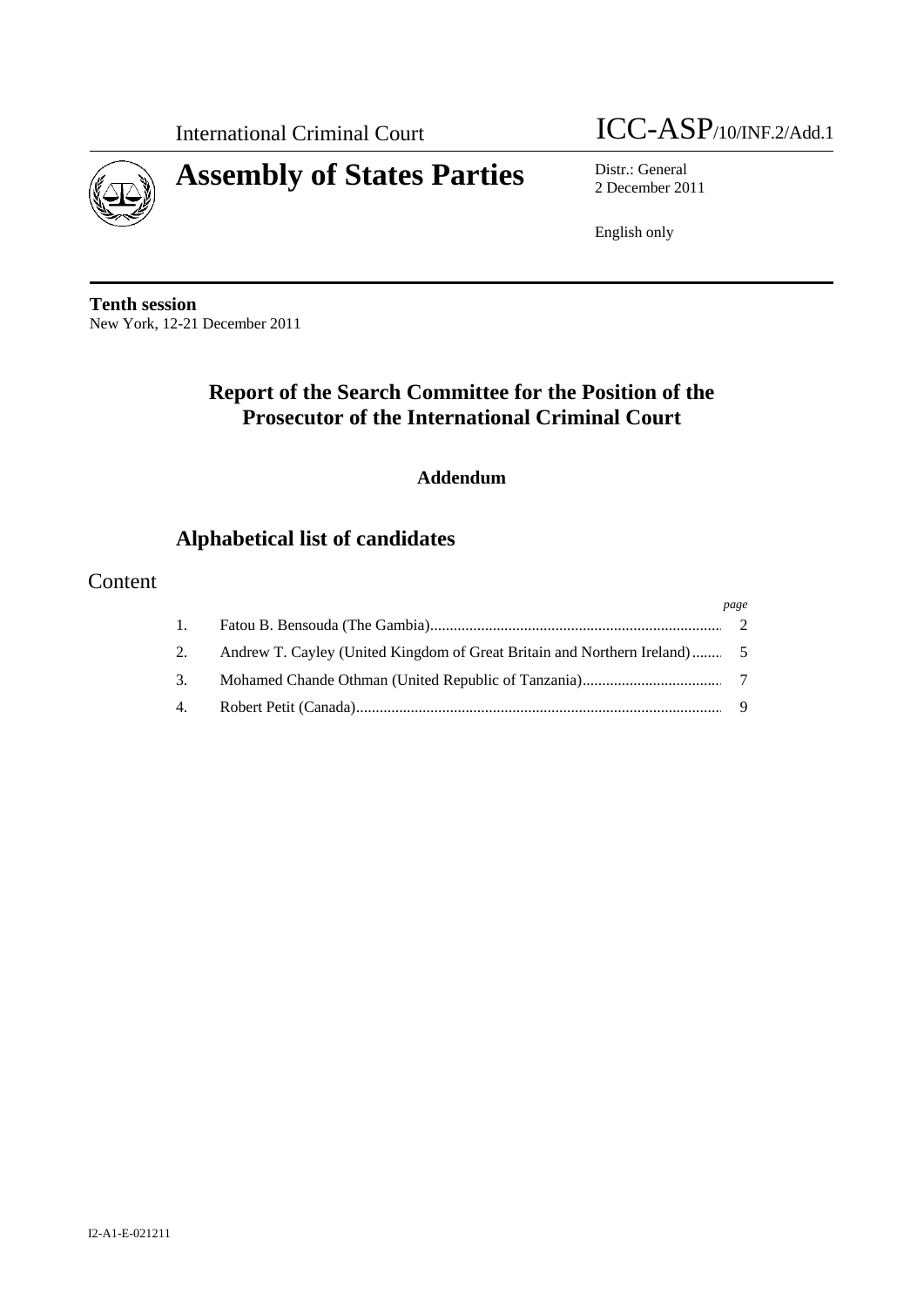# **1. Fatou B. Bensouda (The Gambia)**

[Original : English]

### **Statement of qualifications**

Deputy Prosecutor (Prosecutions), International Criminal Court

### **Education:**

- Master of laws, UN/IMO International Maritime Law Institute;
- Barrister-at-law (B.L), Nigeria Law School, Lagos, Nigeria;
- Bachelor of laws-LLB (HONS), University of IFE (now OAU University), Nigeria.

### **Other relevant professional training:**

- Diplômé d'études en Langues Français (DELF) 1er Degré, Le Ministère de la Jeunesse, De L'éducation Nationale et De La Recherche de La République Française;
- Diploma in Volunteerism, International Olympic Committee;
- Certificates in Computer and Information, Mutual Legal Assistance, Judicial Independence and Judicial Accountability, Human Rights Training for Commonwealth Public Official, International Law Programme, International Court of Justice, The Hague, Netherlands.

### **Summary of relevant attributes and competencies:**

- 1. Sound knowledge of International Criminal, Humanitarian and Human Rights Law from training and professional experience.
- 2. Extensive experience in:
	- (a) The conduct of criminal prosecutions at both the national and international level (ICTR and ICC).
	- (b) The control and supervision of criminal investigations and prosecutions.
	- (c) The management of both public and private law offices and government departments.
	- (d) The management and administration of private sector enterprises as General Manager of a private commercial bank.
- 3. As former Government Cabinet Minister (Attorney General and Minister of Justice) as well as a government civil servant acquired extensive diplomatic and international experience generally and in relation to legal matters.
- 4. Strong interpersonal skills and ability to work effectively and harmoniously in a multicultural setting which is one of the major attributes for her management style.
- 5. Excellent oral and written communications and drafting skills.
- 6. Excellent supervisory skills.
- 7. Efficient execution of duties under pressure.
- 8. Strong analytical skills.
- 9. Familiarity with international judicial and multicultural environment as a result of frequent dealings with Commonwealth, the United Nations and other international legal bodies.
- 10. Strong advocate of Human Rights Law and International Justice.
- 11. Excellent Word-Processing Skills and other computer applications.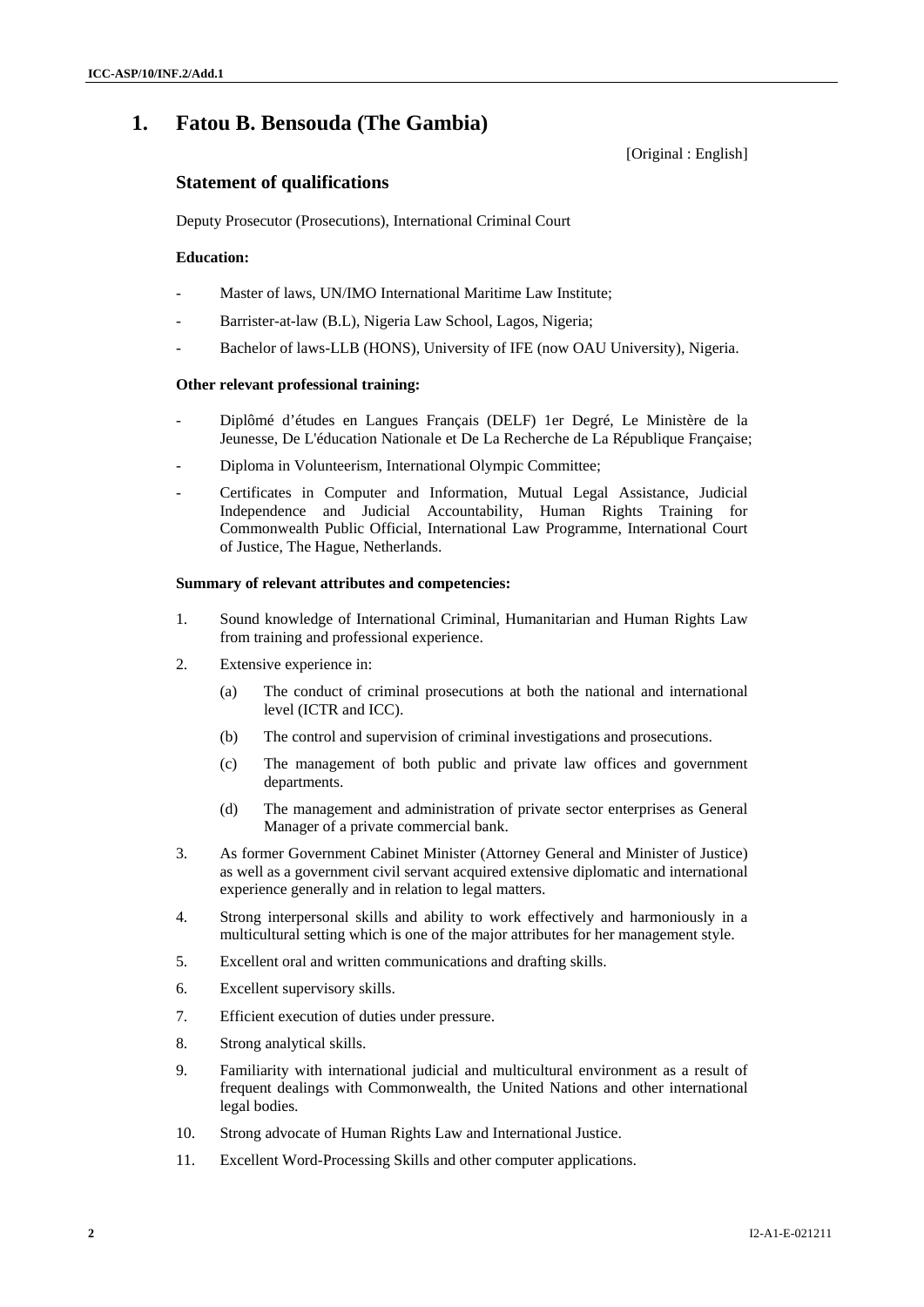#### **Work experience:**

- 1. Deputy Prosecutor of the International Criminal Court, elected by the Assembly of States Parties in August 2004 and serving to date.
	- (a) Serve as a member of the Executive Committee of the Office of the Prosecutor (OTP) responsible for the overall supervision and administration of the work of the office;
	- (b) Manage, supervise and direct the Prosecution Division of the Office of the Prosecutor, which consists of the Prosecutions and the Appeals Section and provide strategic advice to the Prosecutor, coordinate prosecutions, including the execution of all elements of pretrial, trial and appeals measures, establish procedures and guidelines regarding prosecutions and appeals as well as interact with other organs of the court for effective investigations and prosecutions, as well as interact with other partners and stakeholders;
	- (c) Acting as Officer in Charge and perform the functions and duties of the Prosecutor of the International Criminal Court in his absence and/or upon delegation by the Prosecutor.
- 2. 2001 to 2004 worked as a Legal Adviser and Trial Attorney at the International Criminal Tribunal for Rwanda (ICTR) in Arusha, Tanzania, rising to the position of Senior Legal Advisor and Head of The Legal Advisory Unit.
- 3. 2002 worked as General Manager of a leading commercial bank in The Gambia.
- 4. 2000 to 2002 Private Legal Practitioner.
- 5. 1987 to 2000 worked successively as State Counsel, Senior State Counsel, Principal State Counsel, Deputy Director of Public Prosecutions, Solicitor General and Legal Secretary of the Republic of The Gambia, then Attorney General and Minister of Justice, in which capacity she served as Chief Legal Advisor to the President and Cabinet of the Republic of The Gambia.

#### **Special assignments undertaken:**

- Special envoy of His Excellency the President of the Republic of The Gambia to His Excellency the President of the Federal Republic of Nigeria, May 1999;
- Special envoy of His Excellency the President of the Republic of The Gambia to His Excellency the President of Zambia, October 1999;
- Assigned by His Excellency the President of the Republic of The Gambia to oversee the Department of State for Local Government, Lands and Religious Affairs, June 1999;
- Led OTP High Level Visit to Guinea following the events of September 2009;
- Led OTP High Level Meeting to Côte d'Ivoire following the 2010 post electoral violence;
- Published articles on international criminal law.

### **Languages:**

- English Fluent;
- French Excellent Working Knowledge.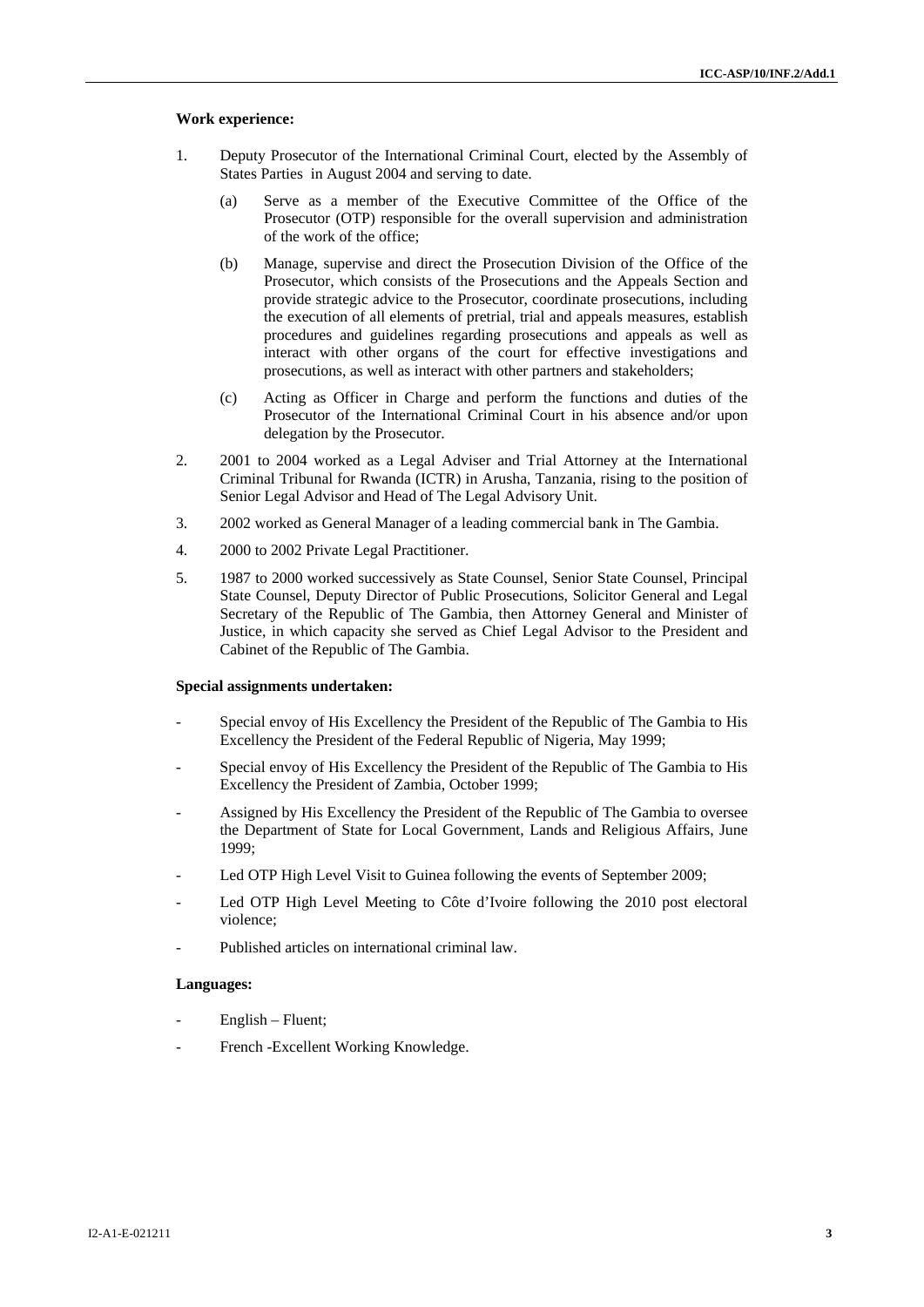### **Awards:**

- 2009 ICJ International Jurists Award for contributions to criminal law both at the national and international level, presented by Her Excellency, the President of India, P.D Patil;
- 2011 World Peace through Law Award, presented by the Whitney Harris World Law Institute, Washington University.

### **Nominations:**

- Named the fourth most influential personality in Africa in the Civil Society Category (Jeune Afrique Magazine, No. 2450-2451, dated 26 Dec 2010 - 8 Jan 2011);
- Named one of the 100 most influential African personalities (Jeune Afrique Magazine, No. 2607 - 2608, dated 23 Dec 2007 - 5 Jan 2008).

\* \* \*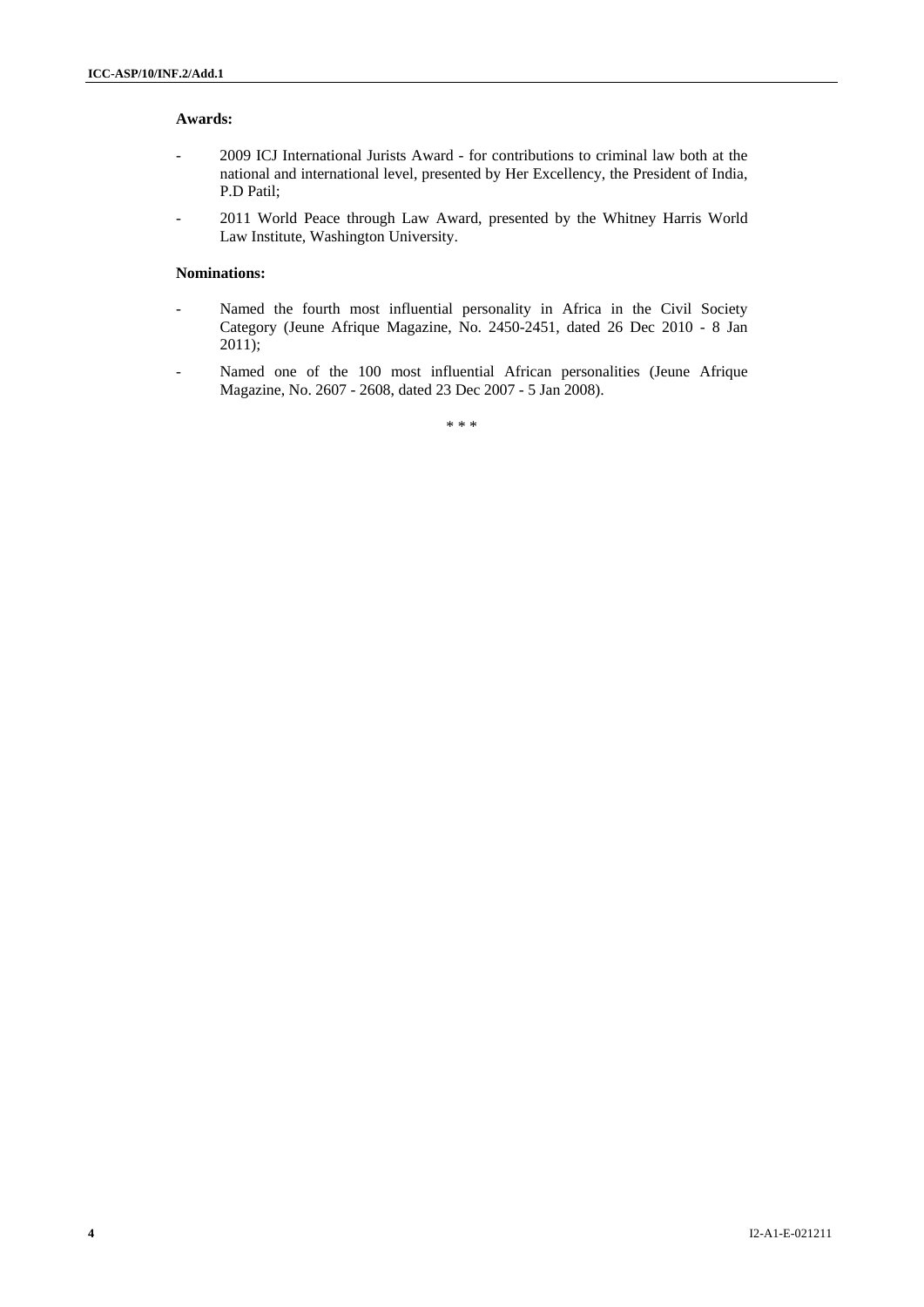# **2. Andrew T. Cayley**

[Original : English]

### **Statement of qualifications**

#### **International Co-Prosecutor ECCC November 2009 onwards**

Appointed Chief International Co-Prosecutor of the Extraordinary Chambers in the Courts of Cambodia ("ECCC"), the Khmer Rouge Tribunal, on 27 November 2009. International Co-Prosecutor responsible, together with the National Co-Prosecutor, for the overall supervision of the four cases before the courts and overall management of the Office of the Co-Prosecutors. In Case 001 ("Duch") led on the drafting of the prosecution appeal and response to appellant and during all the oral submissions before the Supreme Court Chamber in March 2011. In Case 002 – the trial of the four most senior living members of the Khmer Rouge regime – led and managed all pre-trial work including all preliminary motions and responses for both written and oral submissions which were heard in June 2011. Trial begins in November 2011. Other responsibilities include representing the court on public occasions, dealing with donors and the diplomatic community, engaging in Outreach activities including meeting victim communities across Cambodia.

### **Barrister in the Chambers of Anthony Berry QC, 9 Bedford Row, London WC1R 4 AZ July 2007 to November 2009**

Co-counsel on defence teams for The Prosecutor v. Charles Ghankay Taylor before the Special Court for Sierra Leone and also for Ivan Cermak in his case: The Prosecutor v. Gotovina, Cermak and Markac before the International Criminal Tribunal for the former Yugoslavia. Developing defence case, examining prosecution witnesses, drafting motions and responses and interlocutory appeals in both cases. Presenting defence case for Ivan Cermak. Ivan Cermak was acquitted of all charges against him in April 2011.

### **Senior Prosecuting Counsel, Office of the Prosecutor, International Criminal Court ("ICC"), The Hague, The Netherlands February 2005 to July 2007**

Supervised and provided legal direction on the Security Council referred ICC investigation into serious human rights violations in the Darfur region of Sudan. Oversaw a legal team of six lawyers and an investigative team of twenty investigators and analysts. Successfully completed the investigation and then filed applications for summonses to appear before the Pre-Trial Chamber in respect of a Sudanese Interior Minister and an Arab Militia leader in February 2007. The charges submitted to the court were 51 counts of crimes against humanity and war crimes including persecution, murder, rape, looting and deportation. Warrants of arrest issued against both individuals by the Pre-Trial Chamber in April 2007.

### **Senior Prosecuting Counsel, Office of the Prosecutor, International Criminal Tribunal for the former Yugoslavia, The Hague, The Netherlands June 2001 to February 2005**

Supervising and providing legal direction in the investigation against General Ratko Mladic commander of the Bosnian Serb army. Redrafted the first indictment against Mladic and laid new charges in the court including genocide, crimes against humanity and war crimes. At the same time supervised the investigation of the Bosnian Serb Minister of Justice and the Minister of Interior for crimes against humanity and war crimes. Eventually recommended prosecution of only the latter and subsequently drafted the indictment against him which was confirmed in 2004. Also supervised the investigations into members of the Kosovo Liberation Army for serious human rights violations committed in Kosovo between 1998 and 1999 and into members of the Macedonian government, army and police for serious human rights violations committed in Macedonia in 2001. Managed the legal team and twenty investigators and analysts. Laid charges against the Macedonian Minister of the Interior and a senior police officer for war crimes committed in the village of Ljuboten in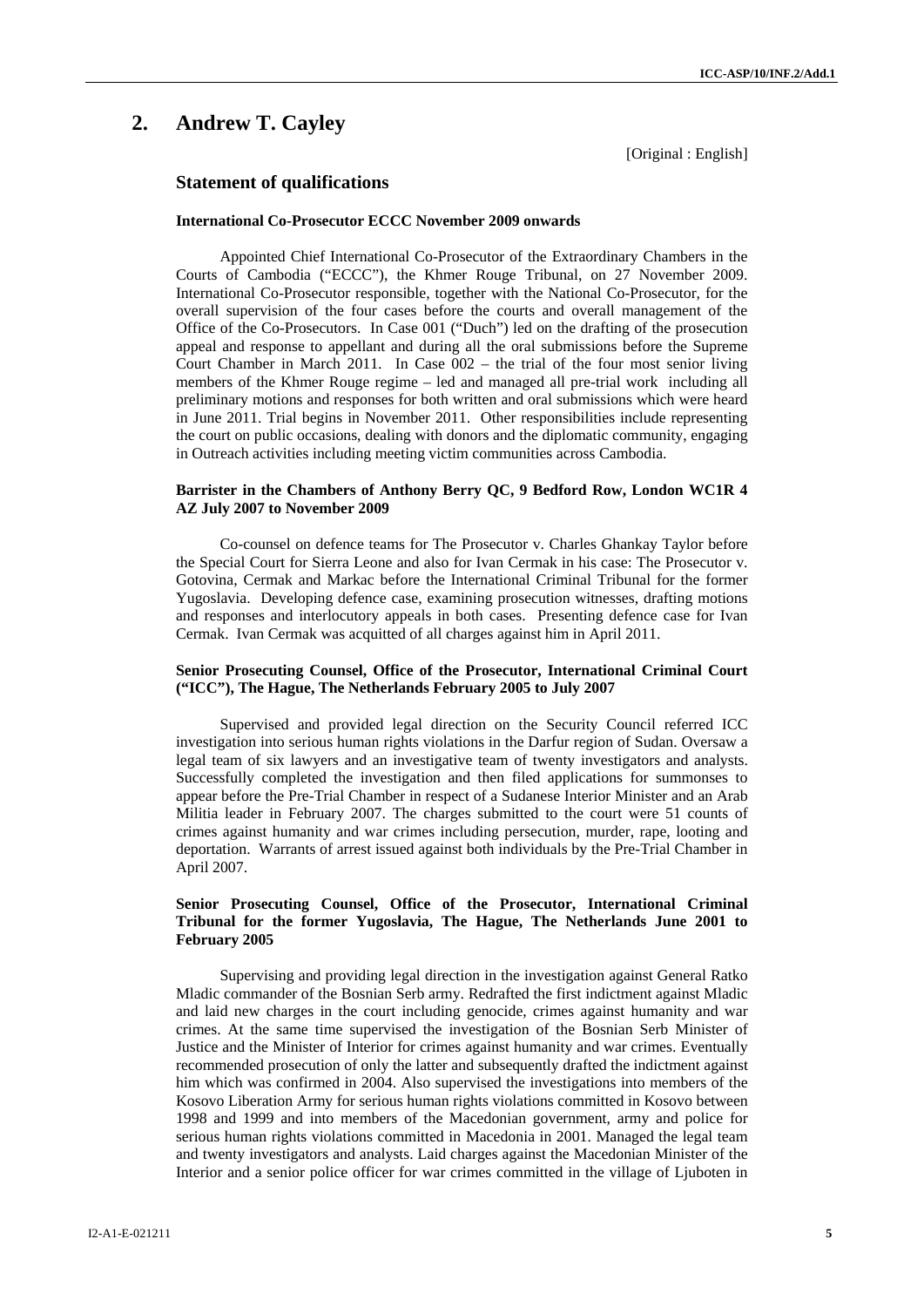Macedonia in 2001. In 2004, led the first prosecution of members of the Kosovo Liberation Army for crimes against humanity and war crimes committed against members of the Yugoslav army and the civilian population of Kosovo.

### **Prosecuting Counsel, Office of the Prosecutor, International Criminal Tribunal for the former Yugoslavia("ICTY"), The Hague, The Netherlands October 1994 to June 2001**

Supervised and provided legal direction to the "Stupni Do" inquiry investigating the murder of sixty civilians and the destruction of the village of Stupni Do in northwest Bosnia-Herzegovina in December 1993. In August 1995, drafted the indictment in respect of crimes against humanity and war crimes committed by the commander of the attack on Stupni Do, Colonel Ivica Rajic (who after evading arrest for ten years eventually pleaded guilty to a number of the original charges from the 1995 indictment). From June 1997 to June 1999 served as prosecuting counsel on the prosecution of Major General Tihomir Blaskic, charged with crimes against humanity and war crimes in connection with the "Ahmici massacre" of April 1993. Examined and cross-examined witnesses to fact and expert witnesses and wrote written submissions and co-wrote the closing brief. From January 1999 to June 2001 served as prosecuting counsel in the trial of Colonel General Radislav Krstic charged with genocide, crimes against humanity and war crimes in connection with events at Srebrenica in July 1995. Examined and cross-examined witnesses to fact and expert witnesses and co-wrote the closing trial brief. From June 2000 to October 2001 served as prosecuting counsel on the investigation and then for part of the trial of Radislav Brdanin and General Momir Talic charged with genocide, crimes against humanity and war crimes in connection with serious human rights violations committed in the Republika Srpska from 1992 to 1994.

### **Commissioned Officer, Adjutant General's Corps (Army Legal Services) British Army March 1991 to February 1998**

After the commissioning course at the Royal Academy Sandhurst and spending three months as an infantry platoon commander with the 1st Battalion, the Kings Own Royal Border Regiment then military prosecutor and command legal adviser with the British army in Germany and the United Kingdom. Seconded by British government to ICTY from 1995 to 1998.

### **Other Professional Activities**

From 1996 onwards I have presented papers at conferences and courses on international law, international criminal law and international humanitarian law. Most recently in May 2011 presented a paper to the Arab States Conference on the ICC: "The referral of situations by the Security Council to the ICC." In June 2011 wrote a paper presented to a specialist group of the IBA in The Hague on "Prosecutorial Disclosure." Participated with advocacy training at the International Criminal Tribunal for the former Yugoslavia and the International Criminal Tribunal for Rwanda since 1998.

### **Education**

Barrister, Member of the Honourable Society of the Inner Temple; Royal Military Academy Sandhurst (Professionally Qualified Officers Course), 1991; Law Society's Solicitors Final Examination, College of Law Guildford, 1988;

LL.M (University College London), 1986; LL.B, 1985.

\* \* \*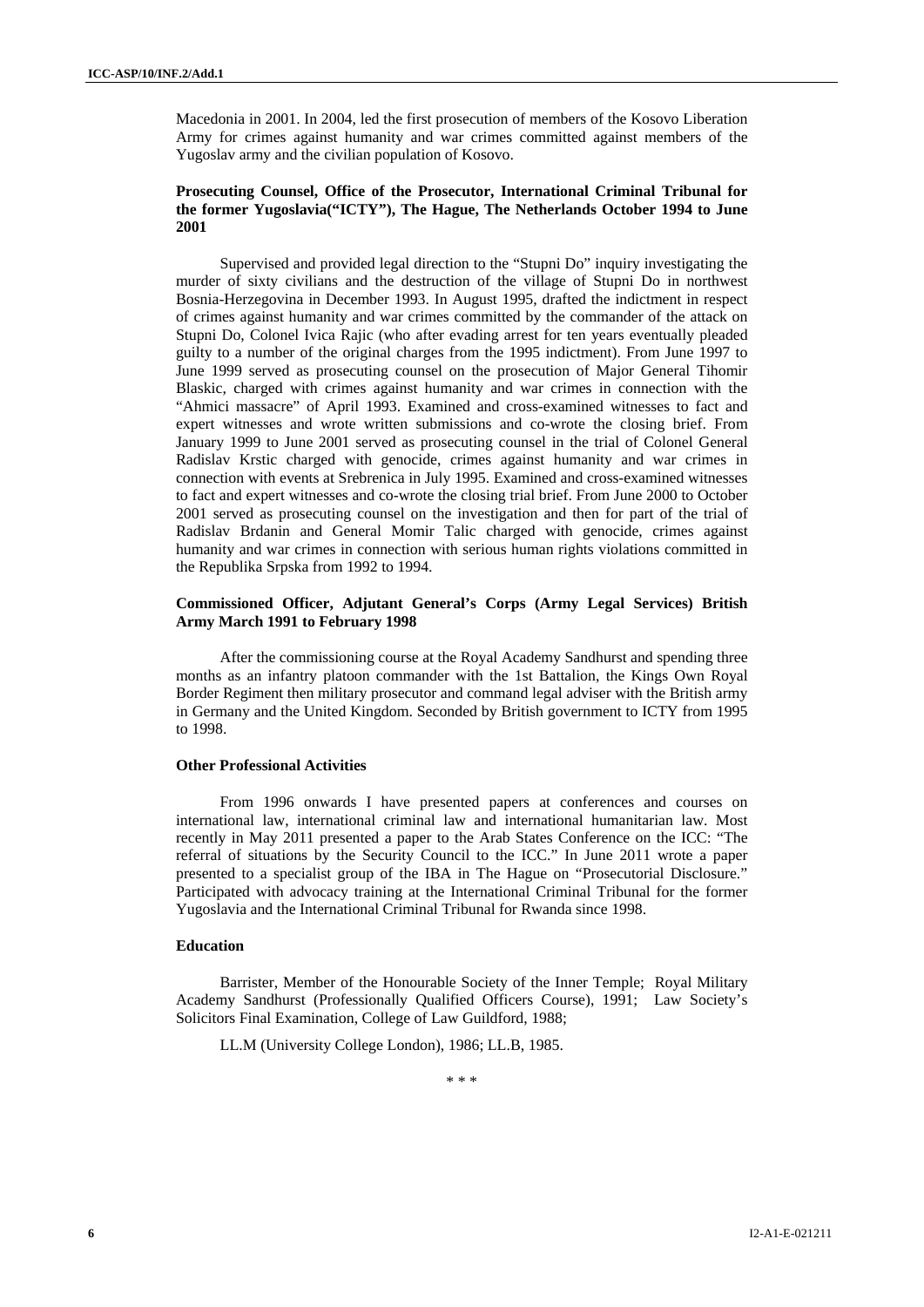# **3. Mohamed Chande Othman**

[Original : English]

# **Statement of qualifications**

### **Academic qualification**

- LL B (Hon), University of Dar Es salaam, 1974.
- M. A (International Relations) Webster University, Geneva, 1982.
- Certificate, The Hague Academy of international law, the Netherlands (Summer Sessions, 1983).

### **Languages :** English, French, Kiswahili

### **Professional competences**

International Criminal Prosecutions, International Humanitarian Law, Human Rights and Judicial

### **Professional experience**

| 28.12.2010                | Chief Justice of Tanzania, Head of the Judiciary                                                                                                                                                                                                                                                                                                  |
|---------------------------|---------------------------------------------------------------------------------------------------------------------------------------------------------------------------------------------------------------------------------------------------------------------------------------------------------------------------------------------------|
| $07.02.2008 - 26.12.2010$ | Justice of Appeal Court of Appeal of Tanzania, Justice of<br>Appeal at Tanzania's Apex Court                                                                                                                                                                                                                                                      |
| 16.08.2004 - 06.02.2008.  | Judge, High Court of Tanzania, Presided over criminal trials<br>(murder, human trafficking), Constitutional petitions, and<br>appeals (sexual and gender based crimes, armed gang robbery,<br>corruption.                                                                                                                                         |
| Dec. $2003 - Oct. 2004$   | Senior Legal and Justice Sector Reform Adviser, UNDP,<br>Cambodia, Principal legal adviser on legal and judicial reform in<br>Cambodia.                                                                                                                                                                                                           |
| $01.08.2000 - 16.10.2001$ | Prosecutor General, (UNTAET) Timor Leste, Principal<br>prosecution authority; overall direction of prosecutions,<br>including of serious International Humanitarian violations;<br>secured State Cooperation in investigations on the killing of UN<br>Peacekeepers; advised on establishment of Independent, post-<br>Independent P.G.'s Office. |
|                           | 1 June 1999-31 July 2000 Chief of Prosecutions International Criminal Tribunal for<br>Rwanda, Directed investigations and prosecutions; lead Trial<br>Attorneys and Legal Advisers; enhanced State cooperation in<br>arrest and surrender of accused.                                                                                             |
| 20 Oct. 98 -31 May 99     | Acting Chief of Prosecutions International Criminal Tribunal for<br>Rwanda, Directed investigations and prosecutions; prosecuting<br>counsel in R. v. G. Ruggiu P.v. Omar Serushago; P. v. B.<br>Ntuyahaga.                                                                                                                                       |
| $11.07.1996 - 20.10.1998$ | Senior Legal Adviser to the Prosecutor International Criminal<br>Tribunal for Rwanda, Head of Prosecutor's legal Advisory team,<br>advised on Prosecution strategy, supervised Indictment drafting;<br>drafted legal briefs on International Humanitarian law, Human<br>Rights Law, and Comparative Criminal law and procedure.                   |
| 1994                      | Head of Delegation International Federation of Red Cross &<br>Red Crescent (IFRC), Hanoi, Vietnam                                                                                                                                                                                                                                                 |
|                           | $06.01.1992 - 15.03.1993$ Head of Delegation International Federation of Red Cross &<br>Red Crescent, (IFRC), Conakry, Guinea.                                                                                                                                                                                                                    |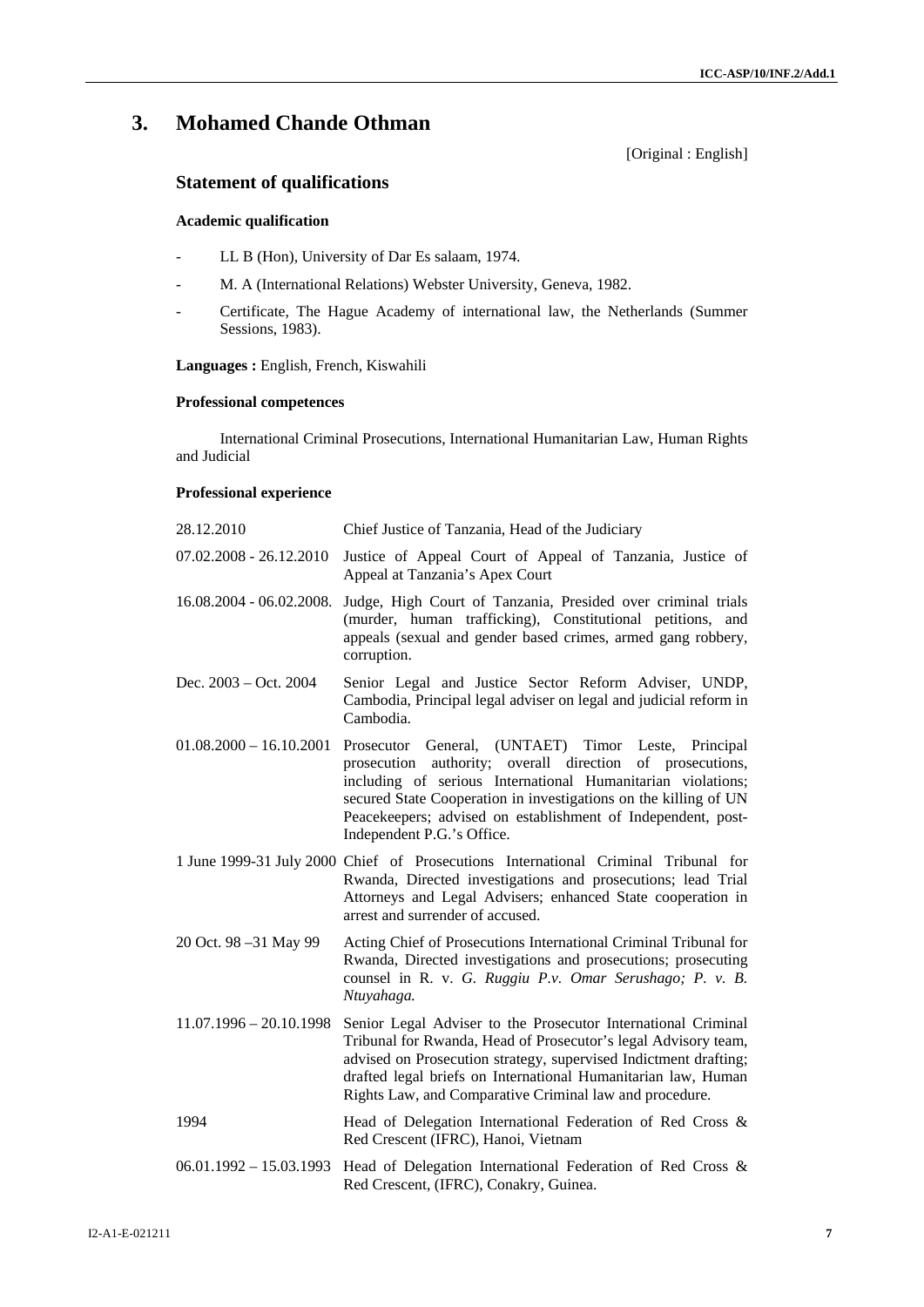| $1989 - 1990$         | Deputy Chief of Mission, the Coordinator for Afghanistan<br>(UNOCA), Teheran, Iran                                                                     |
|-----------------------|--------------------------------------------------------------------------------------------------------------------------------------------------------|
| 1977 - 1989           | Desk/Regional Officer, International Federation of Red Cross $\&$<br>Red Crescent, (IFRC), Geneva. Dissemination of International<br>Humanitarian Law. |
| Apr. 1975 - 1977      | Public Prosecutor, Bank of Tanzania                                                                                                                    |
| Mar. 1974 – Mar. 1975 | Assistant State Attorney, Attorney General's Office, Tanzania                                                                                          |

#### **High level human rights assignments**

- 1. U.N. Human Rights Council:
	- Independent Expert on the Human Rights situation in the Sudan, UNHRC Res. 11/10 & 15/27, Sept 2009 – To date.
	- Commissioner, High-Level Commission of Inquiry on Lebanon, UN Human Rights Council resolution S-2/1, 2006.
- 2. ICTR/ICTY
	- Member, Advisory Committee on the Archives of the International Criminal Tribunal for Rwanda and the Former Yugoslavia, 2008-2009.
- 3. Government of Tanzania
	- Chairman, Presidential Commission on Inquiry on the Relocation of Pastoralists, Ihefu, 2007, Appointed by H.E. President of the United Republic of Tanzania.

#### **Selected legal publications**

*Books* 

- Accountability for International Humanitarian law Violations: The Case of Rwanda and East Timor, Springer Publishers, Heidelberg, Germany, 2005.
- New Approaches in International Criminal Justice: Kosovo, East Timor, Sierra Leone, Cambodia, (Eds. Ambos, K, and Othman, M), Max Planck Institute of Foreign and International Criminal Law, Freiburg, Germany, 2003.

### *Publications*

Published numerous scholarly articles on International Law, International Humanitarian Law, Refugee Law and Justice, e.g.

- "Defense Practices and the Khmer Rouge Tribunal", in Bohlander, M, Boed, R, Wilsn, R.J, (Eds.) Defense in International Criminal Proceedings, Transitional Publishers Inc., N.Y, 2006.
- The Protection of Refugee Witnesses by the International Criminal Tribunal for Rwanda, International Journal of Refugee Law, Volume 14, No.4, May 2003.
- The Gulf Wars and Termination of Captivity for Prisoners of War, Revue de Droit International des Sciences Diplomatiques et Politiques (The International Law Review) Jan-Mars 1993, 11-36, Geneva, 1993.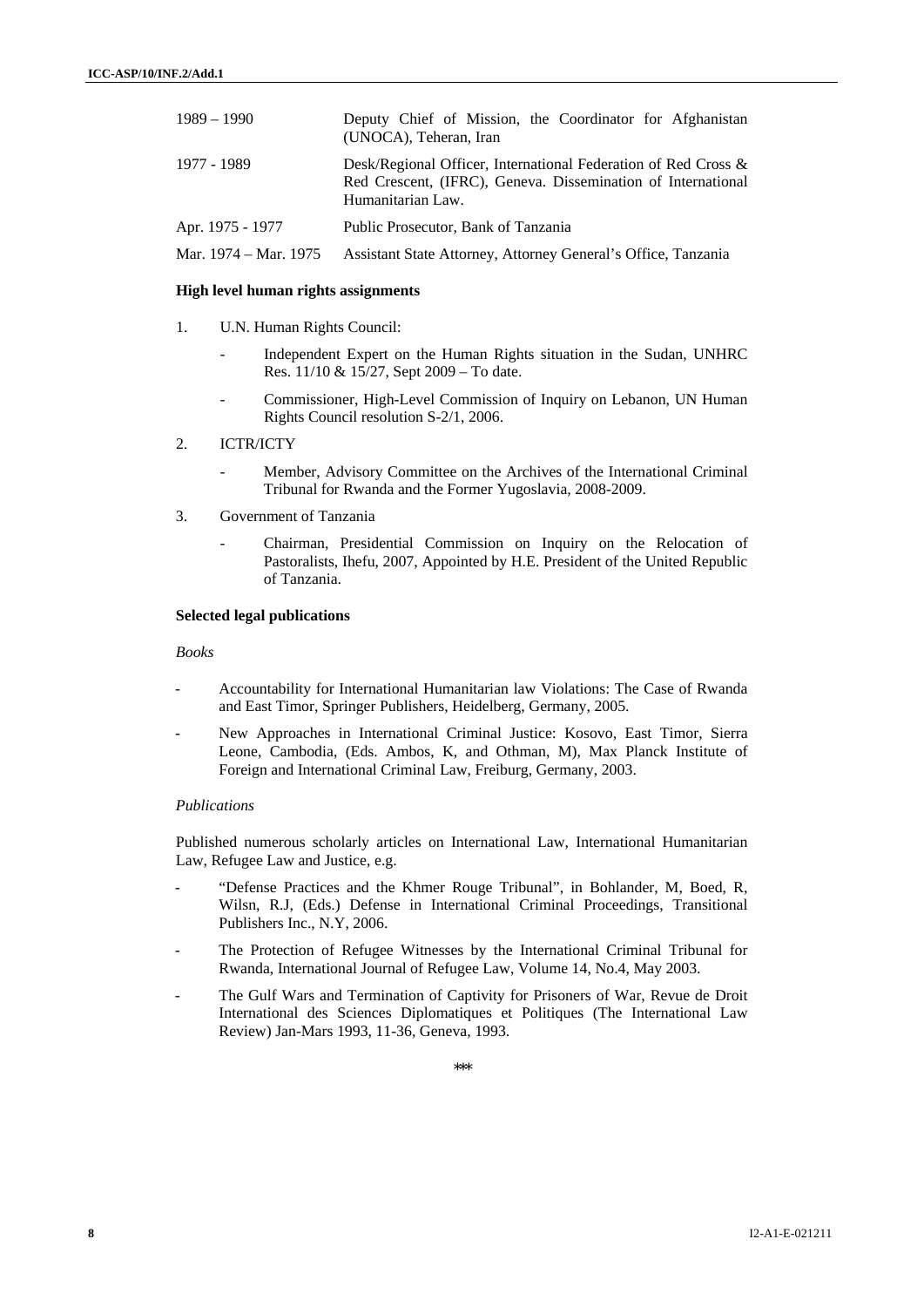# **4. Robert Petit**

### **Statement of qualifications**

[Original : English]

# Counsel

Justice Canada, Crimes against Humanity and War Crimes Section, Ottawa, Canada 2001/ Current

Provide legal advice to Law Enforcement teams investigating persons currently in Canada, suspected of having committed violations of International Humanitarian Law and International Criminal Law in various countries.

# Professional Experience

International Co Prosecutor Extraordinary Chambers of the courts of Cambodia, Phnom Penh, Cambodia 2006 / 2009

In an Internationalized National Court, leading a team of National and International staff, supervise the investigation and prosecution of those most responsible for the crimes committed during the Khmer Rouge era of Cambodia.

Senior Trial Attorney Special Court for Sierra Leone, Office of the Prosecutor, Freetown, Sierra Leone 2003 / 2004

In a Hybrid Tribunal, leading one of two teams of National and International staff, prosecute those bearing the greatest responsibilities for mass crimes committed during the period of the Civil War.

### Prosecutor

United Nations Mission in East Timor, Serious Crimes Unit, Dili, East Timor 2002

In a Hybrid Tribunal, exercise criminal investigative functions and lead the prosecutions of persons suspected of mass crimes committed during a period of national political transition.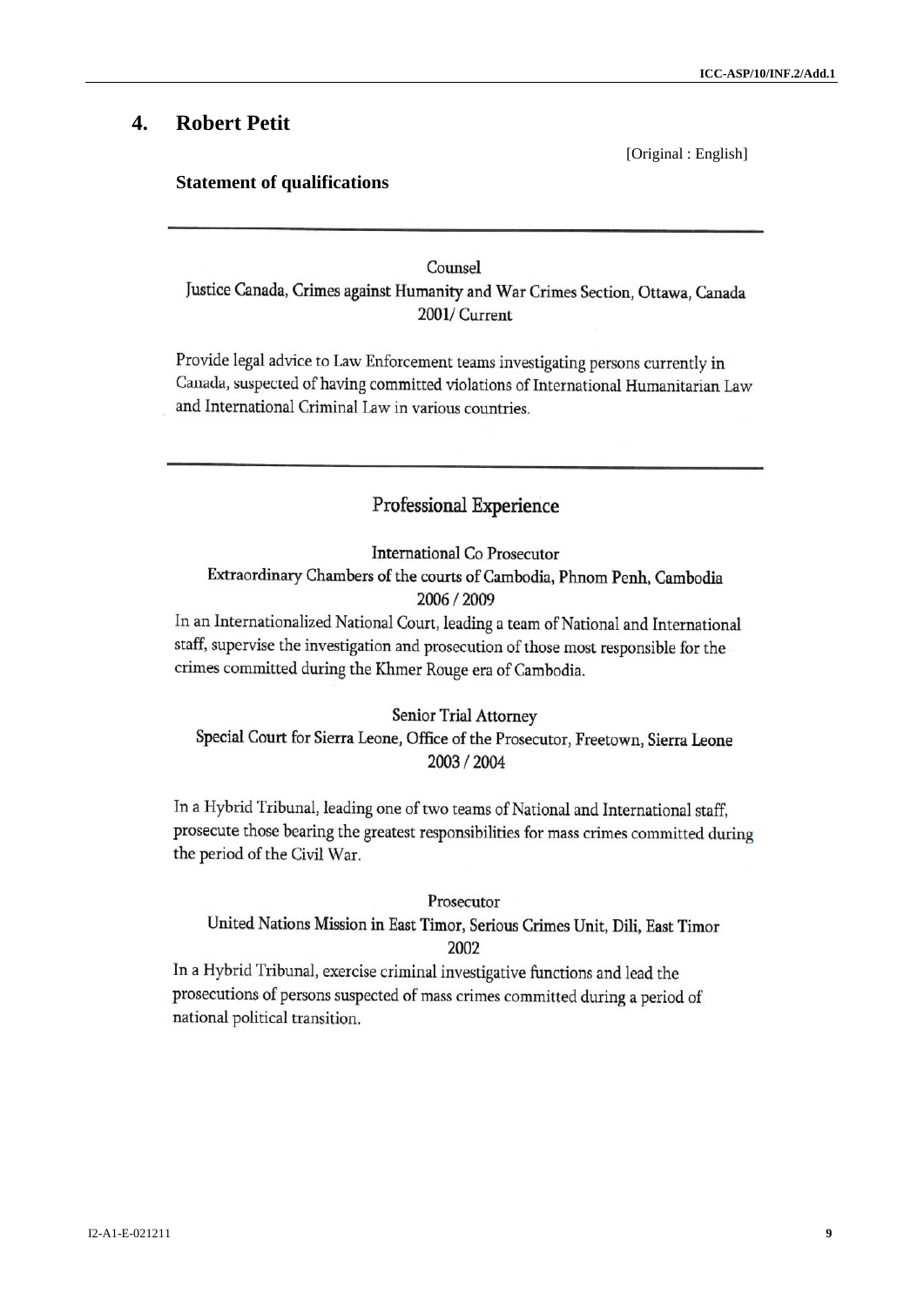# Crown Attorney Justice Canada, Federal Prosecution Service, Montreal, Canada 2000 / 2001

Provide legal advice to Law Enforcement investigating international narcotics trafficking networks to ensure successful prosecution under domestic criminal legislation.

### Regional Legal Advisor

# United Nations Mission in Kosovo, Mitrovica Region, UNMIK, Pristina, Kosovo 1999 / 2000

Provide legal advice to the International Administrator of one of five Regions of Kososo on various issues including the implementation of International Judiciary and issues arising out of the deployment of International Police and Armed Forces.

### Legal Officer

# International Criminal Tribunal for Rwanda, Office of the Prosecutor, Kigali, Rwanda 1996 / 1999

Supervise the investigations, indictments and prosecutions of numerous perpetrators of crimes committed during the Rwandan Genocide as well as provide legal advice to the Intelligence and Tracking Team of the Office of the Prosecutor.

### Crown Attorney

### Ministry of Justice, Government of Québec, Montreal, Canada 1989 / 1996

In a heavy caseload jurisdiction, appear for the Crown on an almost daily basis to conduct criminal prosecutions, specializing in violent crimes, gender crimes and organized criminality.

### Education

Quebec Bar Association, Montreal, Canada September 1987 Advanced University Law Degree, Licence en droit

University of Montreal, Montreal, Canada September 1984 Bachelor of Arts L.L.B. Baccalaureat en droit

University of Montreal, Montreal, Canada September 1981 Bachelor of Arts Baccalaureat en Histoire